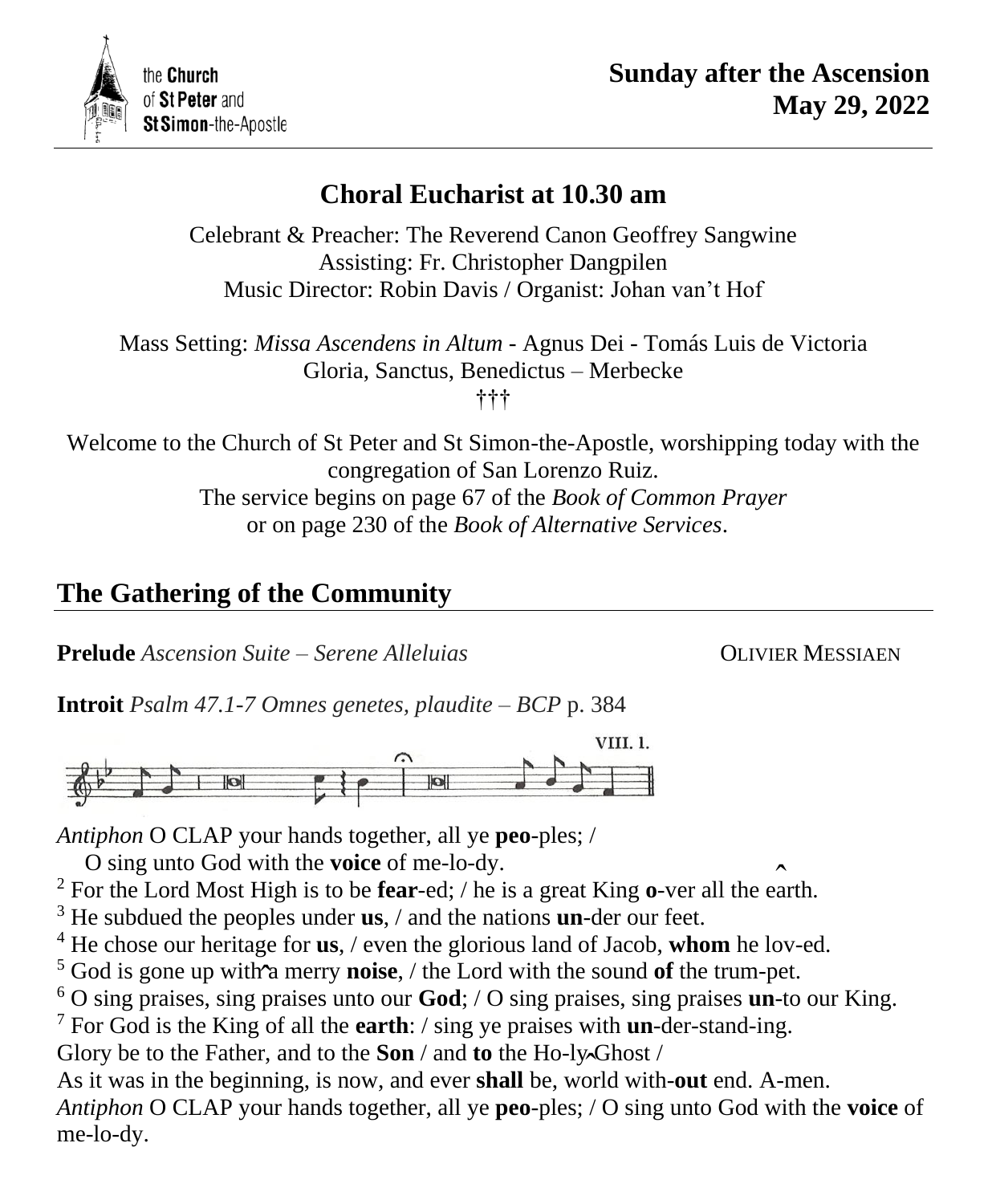## **Greeting**

*Celebrant* Alleluia! Christ is risen.

*All* **The Lord is risen indeed. Alleluia!**

*Celebrant* May his grace and peace be with you.

*All* **May he fill our hearts with joy.**

# **Hymn 491** *The Head That Once Was Crowned* ST. MAGNUS

*All* The head that once was crowned with thorns is crowned with glory now; a royal diadem adorns the mighty Victor's brow.

> The highest place that heaven affords is his, is his by right, the King of kings and Lord of lords, and heaven's eternal light,

the joy of all who dwell above, the joy of all below, to whom he manifests his love and grants his name to know.

To them the cross, with all its shame, with all its grace, is given; their name, an everlasting name, their joy, the joy of heaven.

They suffer with their Lord below, they reign with him above, their profit and their joy to know the mystery of his love.

The cross he bore is life and health, though shame and death to him, his people's hope, his people's wealth, their everlasting theme.

# **Collect for Purity and Summary of the Law**

- *Celebrant* Almighty God, unto whom all hearts be open, all desires known, and from whom no secrets are hid: cleanse the thoughts of our hearts by the inspiration of thy Holy Spirit, that we may perfectly love thee, and worthily magnify thy holy name; through Christ our Lord. Amen.
- *Celebrant* Our Lord Jesus Christ said: hear, O Israel, the Lord our God is one Lord; and thou shalt love the Lord thy God with all thy heart, and with all thy soul, and with all thy mind, and with all thy strength. This is the first and great commandment. And the second is like unto it: thou shalt love thy neighbour as thyself. On these two commandments hang all the law and the prophets.
- **All Lord, have mercy upon us, and write both these thy laws in our hearts, we beseech thee.**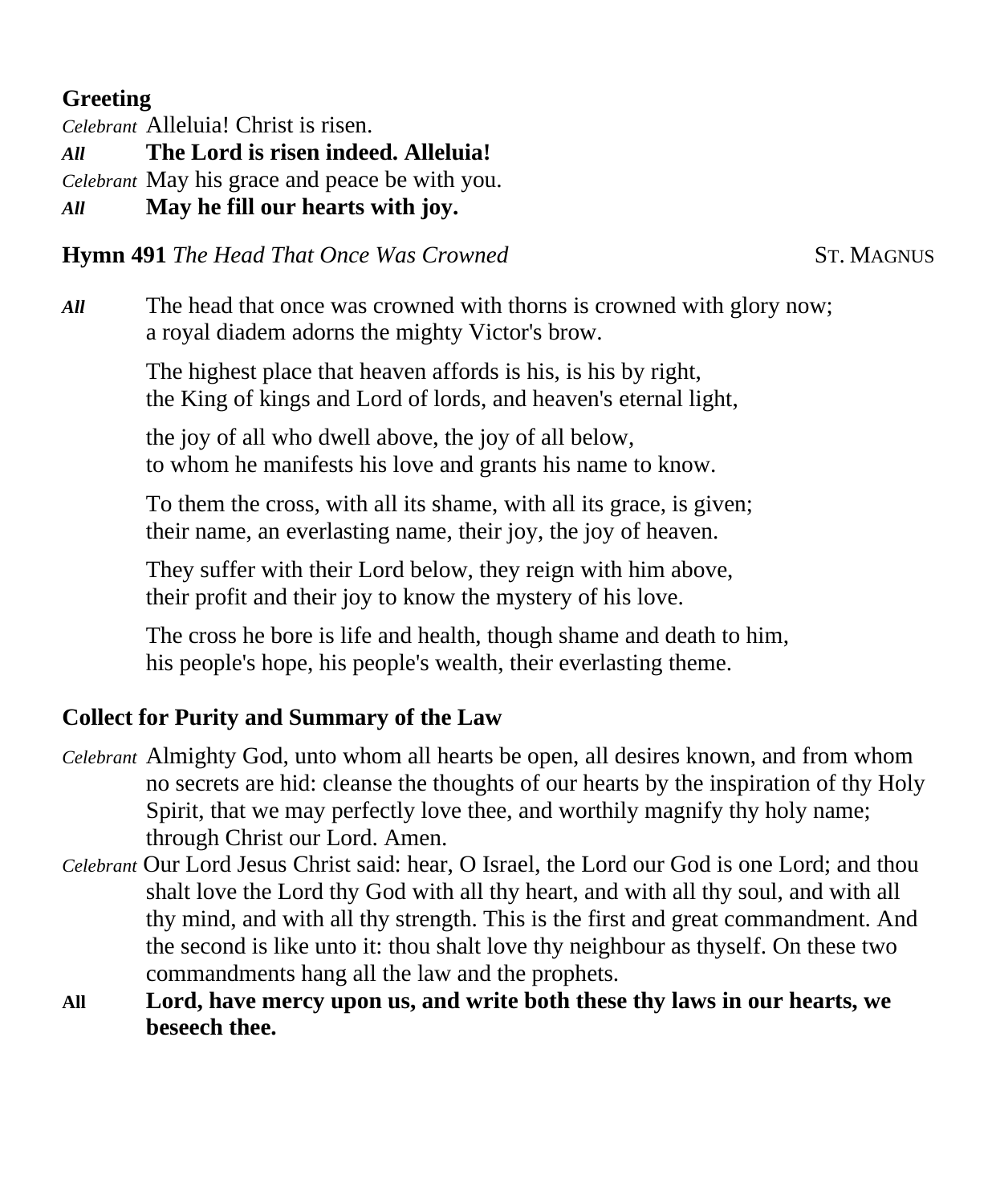**Gloria** (*CP* 679) MERBECKE

#### *Celebrant* Glory be to God on high,

*All* **and in earth peace, good will towards all. We praise thee, we bless thee, we worship thee, we glorify thee, we give thanks to thee for thy great glory, O Lord God, heavenly King, God the Father almighty. O Lord, the only begotten Son, Jesus Christ; O Lord God, Lamb of God, Son of the Father, that takest away the sin of the world, have mercy upon us. Thou that takest away the sin of the world, receive our prayer. Thou that sittest at the right hand of the Father, have mercy upon us. For thou only art holy; thou only art the Lord; thou only, O Christ, with the Holy Ghost, art most high in the glory of God the Father. Amen.**

#### **Collect for the Ascension & Collect of the Day**

- *Celebrant* Grant, we beseech thee, Almighty God, that like as we do believe thine onlybegotten Son our Lord Jesus Christ to have ascended into the heavens; so we may also in heart and mind thither ascend, and with him continually dwell; who liveth and reineth with thee and the Holy Spirit, one God, world without end. Amen,
- *Celebrant* O God the King of Glory, who hast exalted thine only Son Jesus Christ with great triumph unto thy kingdom in heaven: We beseech thee, leave us not comfortless; but send to us thine Holy Ghost to comfort us, and exalt us unto the same place whither our Saviour Christ is gone before; who liveth and reigneth with thee and the Holy Ghost, one God, world without end. Amen.

# **The Liturgy of the Word**

#### **The First Lesson** *Acts 1.1-11 Read by Larry Krotz*

Reader The First Reading is written in the 1<sup>st</sup> chapter of the Acts of Acts, beginning at the  $1<sup>st</sup>$  verse.

In the first book, Theophilus, I wrote about all that Jesus did and taught from the beginning until the day when he was taken up to heaven, after giving instructions through the Holy Spirit to the apostles whom he had chosen. After his suffering he presented himself alive to them by many convincing proofs, appearing to them during forty days and speaking about the kingdom of God. While staying with them, he ordered them not to leave Jerusalem, but to wait there for the promise of the Father. "This," he said, "is what you have heard from me; for John baptized with water, but you will be baptized with the Holy Spirit not many days from now." So when they had come together, they asked him, "Lord, is this the time when you will restore the kingdom to Israel?" He replied, "It is not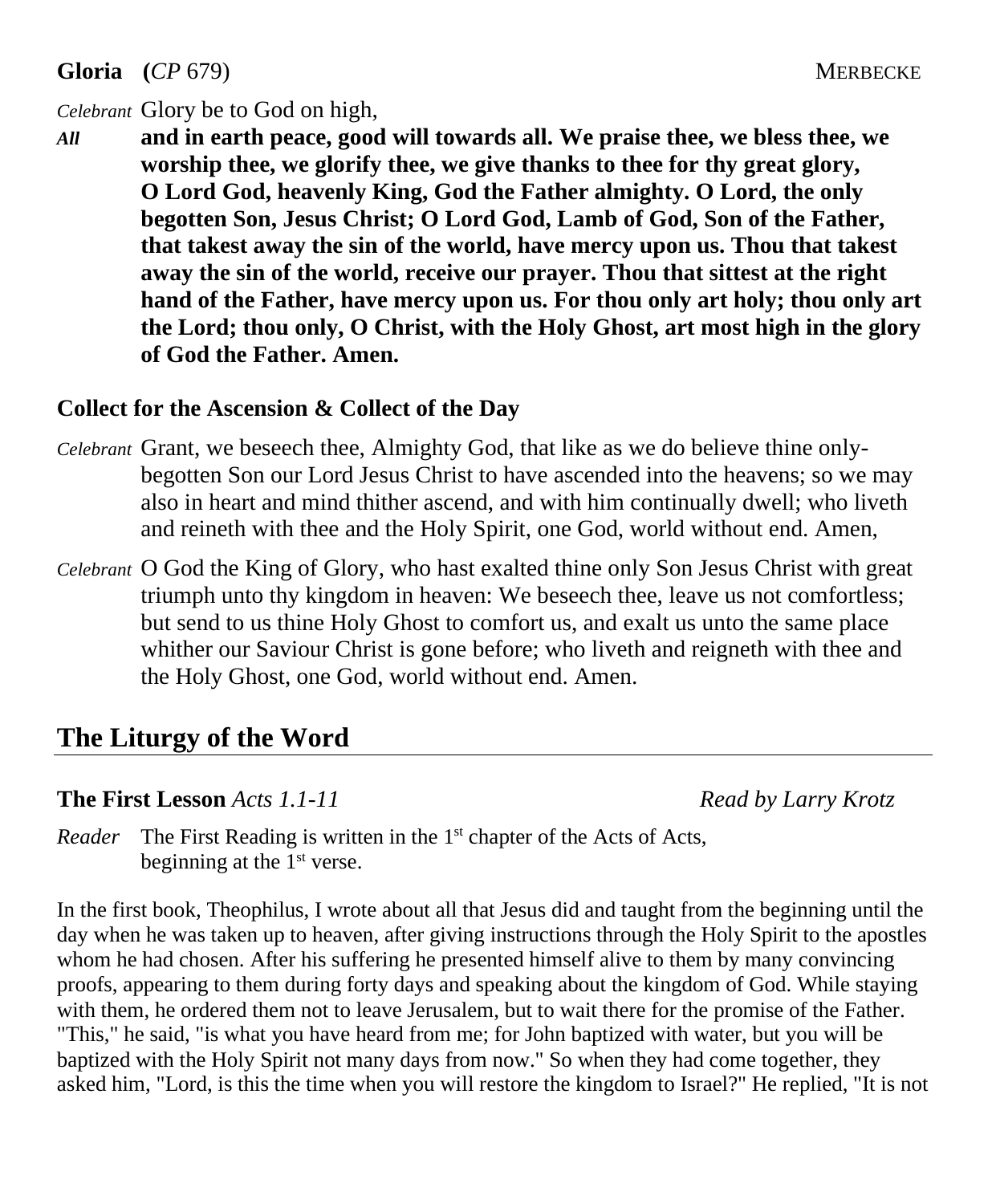for you to know the times or periods that the Father has set by his own authority. But you will receive power when the Holy Spirit has come upon you; and you will be my witnesses in Jerusalem, in all Judea and Samaria, and to the ends of the earth." When he had said this, as they were watching, he was lifted up, and a cloud took him out of their sight. While he was going and they were gazing up toward heaven, suddenly two men in white robes stood by them. They said, "Men of Galilee, why do you stand looking up toward heaven? This Jesus, who has been taken up from you into heaven, will come in the same way as you saw him go into heaven."

*Reader* The word of the Lord. *All* **Thanks be to God.**

**Psalm 93** *Sung by all*. *Please remain seated.*



<sup>1</sup> The Lord is King, and hath put on 'glorious ap'parel: /

the Lord hath put on his apparel, and ' girded him'self with ' strength.

<sup>2</sup> He hath made the round ' world so ' sure, /

that it ' cannot ' be ' moved.

- $3$  Ever since the world began hath thy 'throne  $\cdot$  been established: / thou ' art from ' ever'lasting.
- <sup>4</sup> The floods have lift up, O Lord, the floods have lift ' up their ' voice: / the ' floods lift ' up their ' waves.
- $<sup>5</sup>$  Mightier than the roar of many waters, mightier than the ' breakers  $\cdot$  of the ' sea, /</sup> the Lord, who ' dwelleth on ' high, is ' mighty.
- $6$  Thy testimonies, O Lord, are ' very ' sure: / holiness be'cometh thine ' house for ' ever.

### **The Epistle** *Ephesians 1.15-23 Read by Darla Reyes*

Reader The Epistle is written in the 1<sup>st</sup> chapter of the Letter of St Paul to the Ephesians, beginning at the  $15<sup>th</sup>$  verse.

I have heard of your faith in the Lord Jesus and your love toward all the saints, and for this reason I do not cease to give thanks for you as I remember you in my prayers. I pray that the God of our Lord Jesus Christ, the Father of glory, may give you a spirit of wisdom and revelation as you come to know him, so that, with the eyes of your heart enlightened, you may know what is the hope to which he has called you, what are the riches of his glorious inheritance among the saints, and what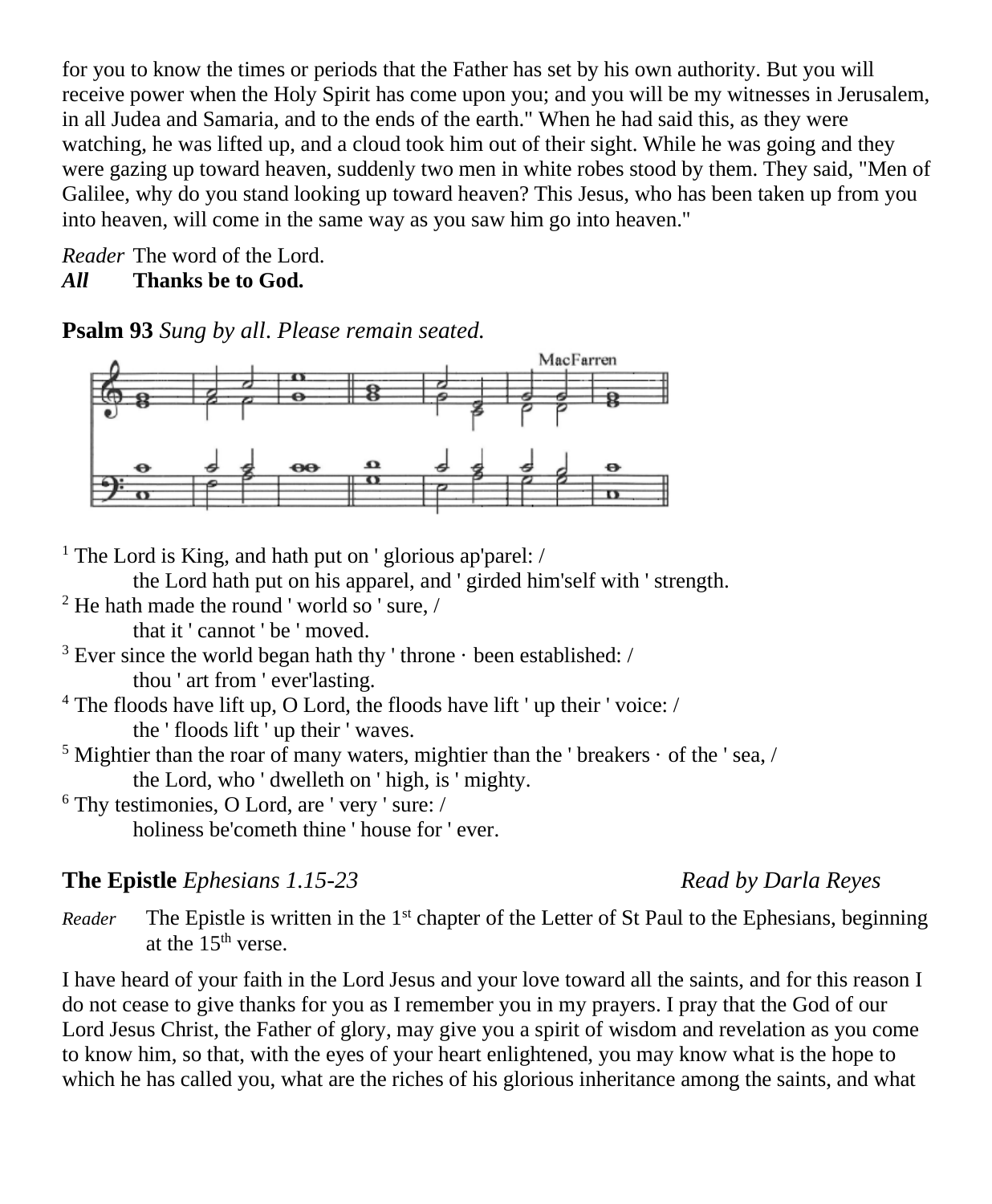is the immeasurable greatness of his power for us who believe, according to the working of his great power. God put this power to work in Christ when he raised him from the dead and seated him at his right hand in the heavenly places, far above all rule and authority and power and dominion, and above every name that is named, not only in this age but also in the age to come. And he has put all things under his feet and has made him the head over all things for the church, which is his body, the fullness of him who fills all in all.

*Reader* The word of the Lord. *All* **Thanks be to God.**

#### **Gospel Acclamation ROBIN DAVIS**

#### *Alleluia, Alleluia, Alleluia*

*Cantor God so loved the world that he gave his only Son, that whoever believes in him should not perish but have eternal life. John 3.16 Alleluia, Alleluia, Alleluia*

#### **The Holy Gospel** *Luke 24.44-53*

*Gospeller* The Lord be with you.

#### *All* **And with thy spirit.**

Gospeller The Holy Gospel is written in the 24<sup>th</sup> chapter of the Gospel according to St. Luke, beginning at the 44<sup>th</sup> verse.

#### *All* **Glory be to thee, O Lord.**

Jesus said to them, "These are my words that I spoke to you while I was still with you that everything written about me in the law of Moses, the prophets, and the psalms must be fulfilled." Then he opened their minds to understand the scriptures, and he said to them, "Thus it is written, that the Messiah is to suffer and to rise from the dead on the third day, and that repentance and forgiveness of sins is to be proclaimed in his name to all nations, beginning from Jerusalem. You are witnesses of these things. And see, I am sending upon you what my Father promised; so stay here in the city until you have been clothed with power from on high." Then he led them out as far as Bethany, and, lifting up his hands, he blessed them. While he was blessing them, he withdrew from them and was carried up into heaven. And they worshipped him, and returned to Jerusalem with great joy; and they were continually in the temple blessing God.

*Gospeller* The Gospel of Christ. *All* **Praise be to thee, O Christ.**

**Homily** The Reverend Canon Geoffrey Sangwine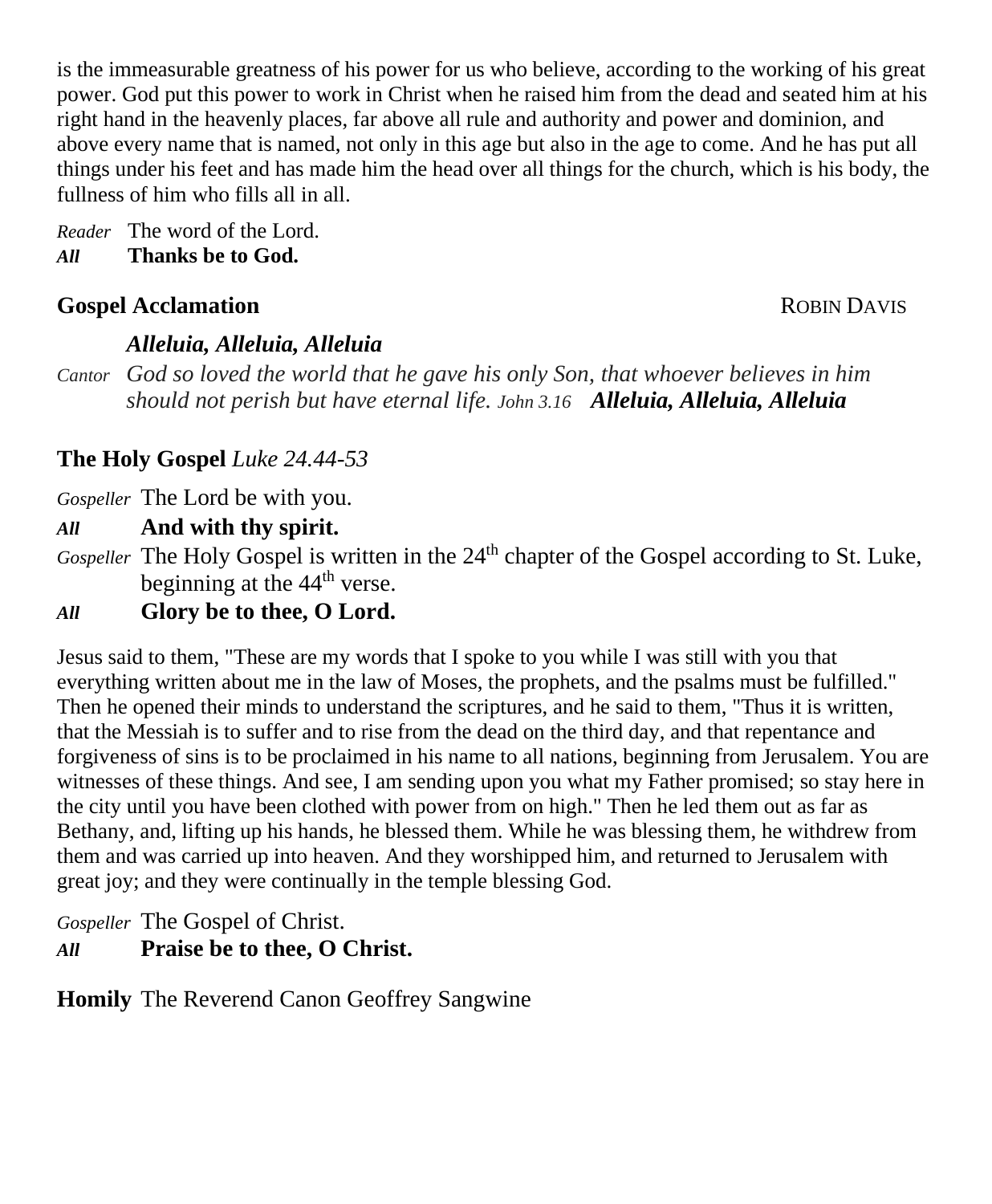#### **The Nicene Creed**

*Celebrant* **I believe in one God the Father Almighty, Maker of heaven and earth, And of all things visible and invisible: And in one Lord Jesus Christ, the onlybegotten Son of God, Begotten of the Father before all worlds; God, of God; Light, of Light; Very God, of very God; Begotten, not made; Being of one substance with the Father; Through whom all things were made: Who for us men and for our salvation came down from heaven, And was incarnate by the Holy Ghost of the Virgin Mary, And was made man, And was crucified also for us under Pontius Pilate. He suffered and was buried, And the third day he rose again according to the Scriptures, and ascended into heaven, and sitteth on the right hand of the Father. And he shall come again with glory to judge both the quick and the dead: Whose kingdom shall have no end. And I believe in the Holy Ghost, The Lord, The Giver of Life, who proceedeth from the Father and the Son, who with the Father and the Son together is worshipped and glorified, who spake by the Prophets. And I believe One, Holy, Catholic, and Apostolic Church. I acknowledge one Baptism for the remission of sins. And I look for the Resurrection of the dead, And the Life of the world to come. Amen.**

#### **The Prayers**

- *Celebrant* Let us pray in faith to God our Father, to his Son Jesus Christ, and to the Holy Spirit, saying, "Lord, hear and have mercy."
- *Leader* For the Church of the living God throughout the world; for Andrew our Diocesan, for Kevin our area Bishop; for the outreach ministries of this diocese, especially *NN*. In the worldwide Anglican Communion we pray today for the Church of South India; let us ask the riches of his grace.

*All* **Lord, hear and have mercy.**

- *Leader* For all who proclaim the word of truth, and all who are in their pilgrimage of faith; in our parish cycle we pray for *NN*; let us ask the infinite wisdom of Christ. **Lord, hear and have mercy.**
- *Leader* For all who have consecrated their lives to the kingdom of God, and for all struggling to follow the way of Christ, let us ask the gifts of the Spirit.

*All* **Lord, hear and have mercy.**

*Leader* For the troubled parts of the world, especially Ukraine, and all affected by the war. We give thanks for the peace, order and good government we enjoy in this nation; for Elizabeth our Queen, for the Prime Minister of this country, for all who govern,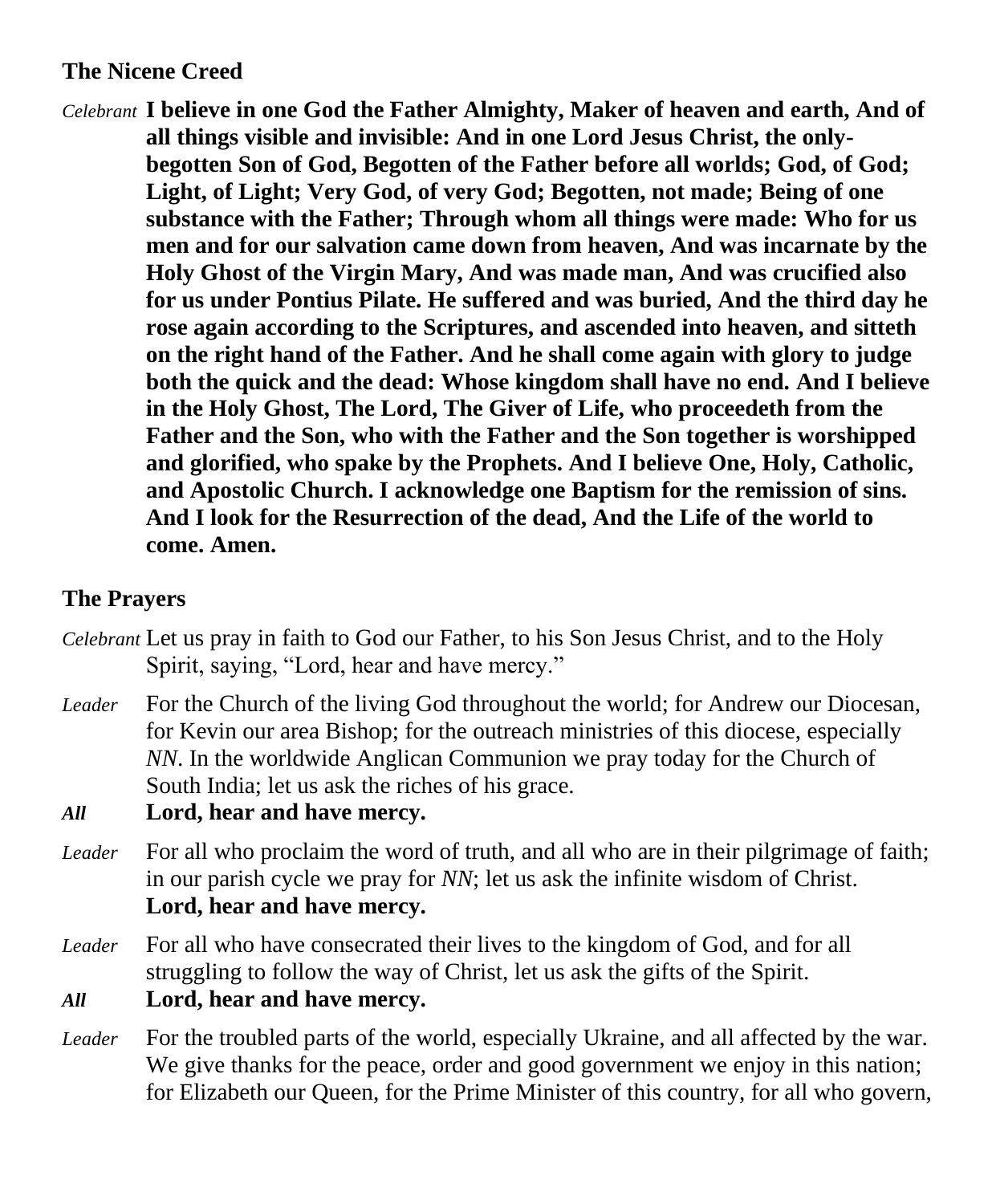and for all standing for election in this province, that they may strive for justice and peace; let us ask the strength of God.

- *All* **Lord, hear and have mercy.**
- *Leader* For the sick and those in need; for *NN* and those known to us who we remember in a moment for silence; let us ask the healing grace of God.

*All* **Lord, hear and have mercy.**

- *Leader* For all who have passed from this life in faith and obedience and for those whose faith is known to God alone, especially *NN*; let us ask the peace of Christ.
- *All* **Lord, hear and have mercy.**

**Confession and Absolution -** *The Celebrant invites the confession of Sin. Then is said:*

*Celebrant* Almighty God,

*All* **Father of our Lord Jesus Christ, maker of all things, judge of all people: we acknowledge and confess our manifold sins and wickedness, which we from time to time most grievously have committed, by thought, word, and deed, against thy Divine Majesty. We do earnestly repent, and are heartily sorry for these our misdoings. Have mercy upon us, most merciful Father; for thy Son our Lord Jesus Christ's sake, forgive us all that is past; and grant that we may ever hereafter serve and please thee in newness of life, to the honour and glory of thy name; through Jesus Christ our Lord. Amen.**

*The absolution is pronounced.*

# **Celebration of the Eucharist**

#### **Offertory Sentence**

*Celebrant* Lay up for yourselves treasures in heaven, where neither rust nor moth doth corrupt, and where thieves do not break through and steal; for where your treasure is, there will your heart be also. St. Matthew 6.20-21

**Offertory Hymn 247** *Hail the Day That Sees Him Rise* ASCENSION

*All* Hail the day that sees him rise, alleluia! to his throne above the skies, alleluia! Christ, the Lamb for sinners given, alleluia! enters now the highest heaven! Alleluia!

There for him high triumph waits; alleluia! lift your heads, eternal gates; Alleluia! he hath conquered death and sin; alleluia! take the King of glory in. Alleluia!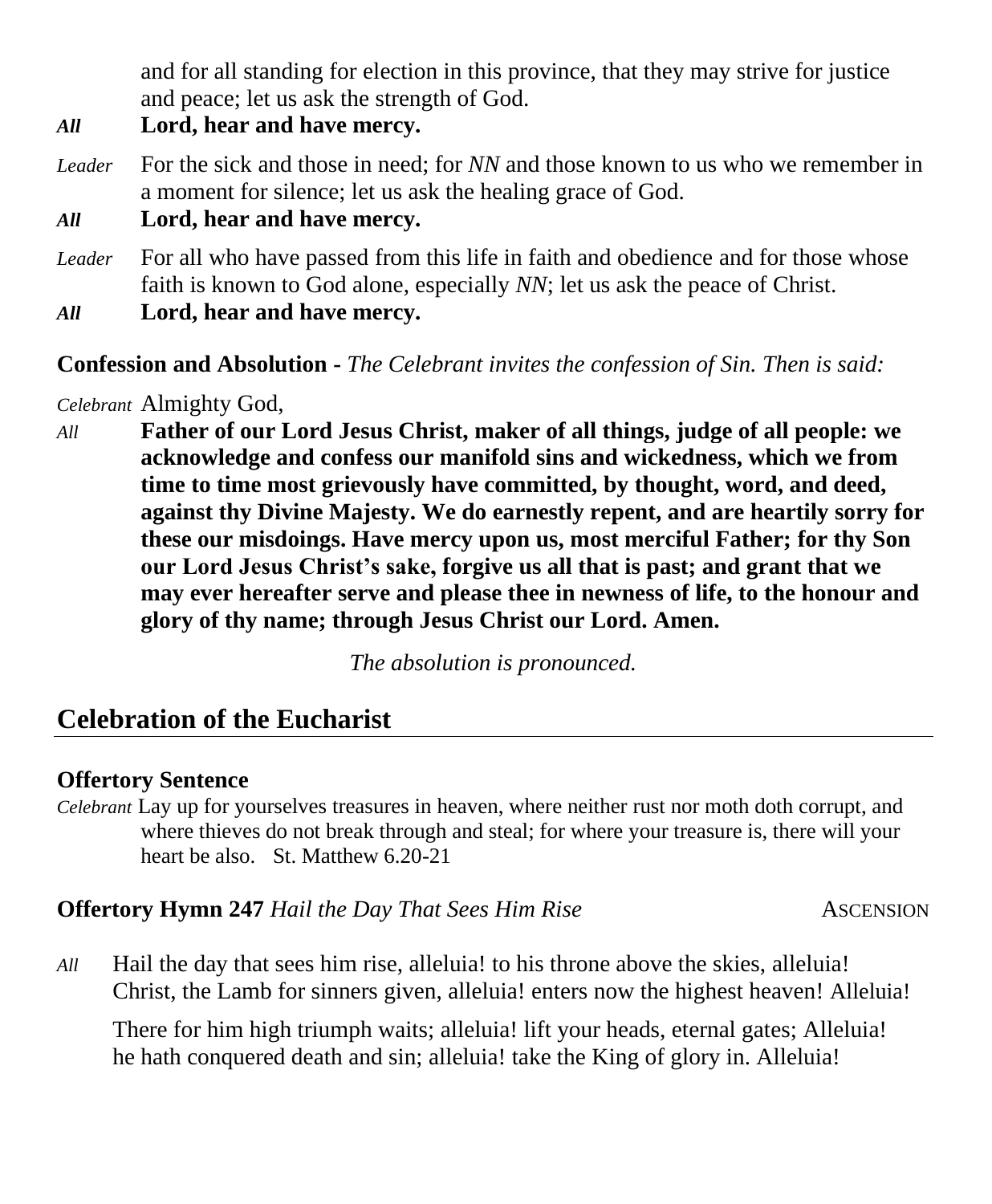Highest heaven its Lord receives, alleluia! yet he loves the earth he leaves; Alleluia! though returning to his throne. Alleluia! still he calls the world his own. Alleluia!

See! He lifts his hands above, alleluia! See! He shows the prints of love; alleluia! Hark! His gracious lips bestow, alleluia! Blessings on his Church below. Alleluia!

Still for us he intercedes; alleluia! his prevailing death he pleads, alleluia! near himself prepares our place, alleluia! he the first-fruits of our race. Alleluia!

Lord, though parted from our sight, alleluia! Far above the starry height, alleluia! grant our hearts may thither rise, alleluia! Seeking thee above the skies, Alleluia!

#### **Prayer over the Gifts**

#### **The Great Thanksgiving**

*Celebrant* The Lord be with you.

- *All* **And with thy spirit.**
- *Celebrant* Lift up your hearts.
- *All* **We lift them up unto the Lord.**

*Celebrant* Let us give thanks unto our Lord God.

*All* **It is meet and right so to do.**

*The celebrant continues with the Proper Preface. Then follows the Sanctus.*

#### *All* **Holy, holy, holy, Lord God of Hosts, heaven and earth are full of thy glory. Glory be to thee, O Lord most high. Blessed is he that cometh in the name of the Lord: Hosanna in the highest.**

Blessing and glory and thanksgiving be unto thee Almighty God, our heavenly Father, who of thy tender mercy didst give thine only Son Jesus Christ to take our nature upon him, and to suffer death upon the Cross for our redemption; who made there, by his one oblation of himself once offered, a full, perfect, and sufficient sacrifice, oblation, and satisfaction, for the sins of the whole world; and did institute, and in his holy Gospel command us to continue, a perpetual memorial of that his precious death, until his coming again. Hear us, O merciful Father, we most humbly beseech thee; and grant that we receiving these thy creatures of bread and wine, according to thy Son our Saviour Jesus Christ's holy institution, in remembrance of his death and passion, may be partakers of his most blessed Body and Blood; who, in the same night that he was betrayed, took Bread; and, when he had given thanks, he brake it; and gave it to his disciples, saying, Take, eat; this is my Body which is given for you: Do this in remembrance of me. Likewise after supper he took the Cup; and, when he had given thanks, he gave it to them, saying, Drink ye all, of this; for this is my Blood of the new Covenant, which is shed for you and for many for the remission of sins: Do this, as oft as ye shall drink it, in remembrance of me. Wherefore, O Father, Lord of heaven and earth, we thy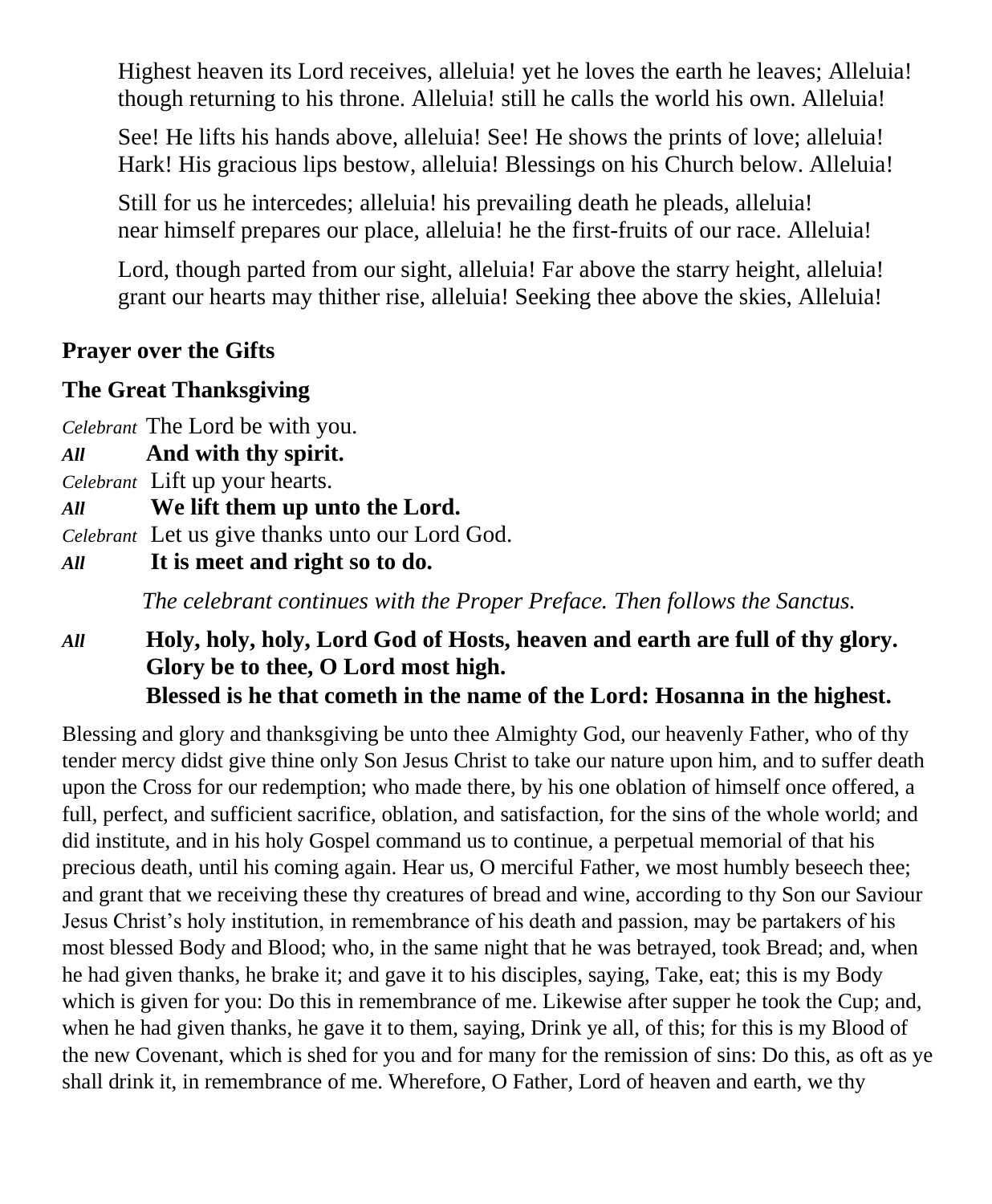humble servants, with all thy holy Church, remembering the precious death of thy beloved Son, his mighty resurrection, and glorious ascension, and looking for his coming again in glory, do make before thee, in this sacrament of the holy Bread of eternal life and the Cup of everlasting salvation, the memorial which he hath commanded: **We praise thee, we bless thee, we thank thee, and we pray to thee, Lord our God.** And we entirely desire thy fatherly goodness mercifully to accept this our sacrifice of praise and thanksgiving, most humbly beseeching thee to grant, that by the merits and death of thy Son Jesus Christ, and through faith in his blood, we and all thy whole Church may obtain remission of our sins, and all other benefits of his passion; And we pray that by the power of thy Holy Spirit, all we who are partakers of this holy Communion may be fulfilled with thy grace and heavenly benediction; through Jesus Christ our Lord, by whom and with whom, in the unity of the Holy Spirit, all honour and glory be unto thee, O Father Almighty, world without end. **Amen**.

*Celebrant* And now as our Saviour Christ has commanded and taught us, we are bold to pray:

*All* **Our Father, who art in heaven, hallowed be thy Name. Thy Kingdom come, thy will be done on earth, as it is in heaven. Give us this day our daily bread. And forgive us our trespasses, as we forgive them that trespass against us. And lead us not into temptation, but deliver us from evil. For thine is the kingdom, the power, and the glory, for ever and ever. Amen.**

*Celebrant* The peace of the Lord be always with you.

*All* **And with thy spirit.**

*Celebrant* We do not presume

*All* **to come to this thy table, O merciful Lord, trusting in our own righteousness, but in thy manifold and great mercies. We are not worthy so much as to gather up the crumbs under thy table; but thou art the same Lord whose property is always to have mercy. Grant us, therefore, gracious Lord, so to eat the flesh of thy dear Son Jesus Christ, and to drink his blood, that our sinful bodies may be made clean by his body, and our souls washed through his most precious blood, and that we may evermore dwell in him, and he in us.  Amen.**

#### **Agnus Dei** VICTORIA

*Choir* Agnus Dei, qui tollis peccata mundi: miserere nobis. Repeat Agnus Dei, qui tollis peccata mundi: dona nobis pacem.

> *O lamb of God, that takest away the sin of the world, have mercy upon us. O lamb of God, that takest away the sin of the world, grant us thy peace.*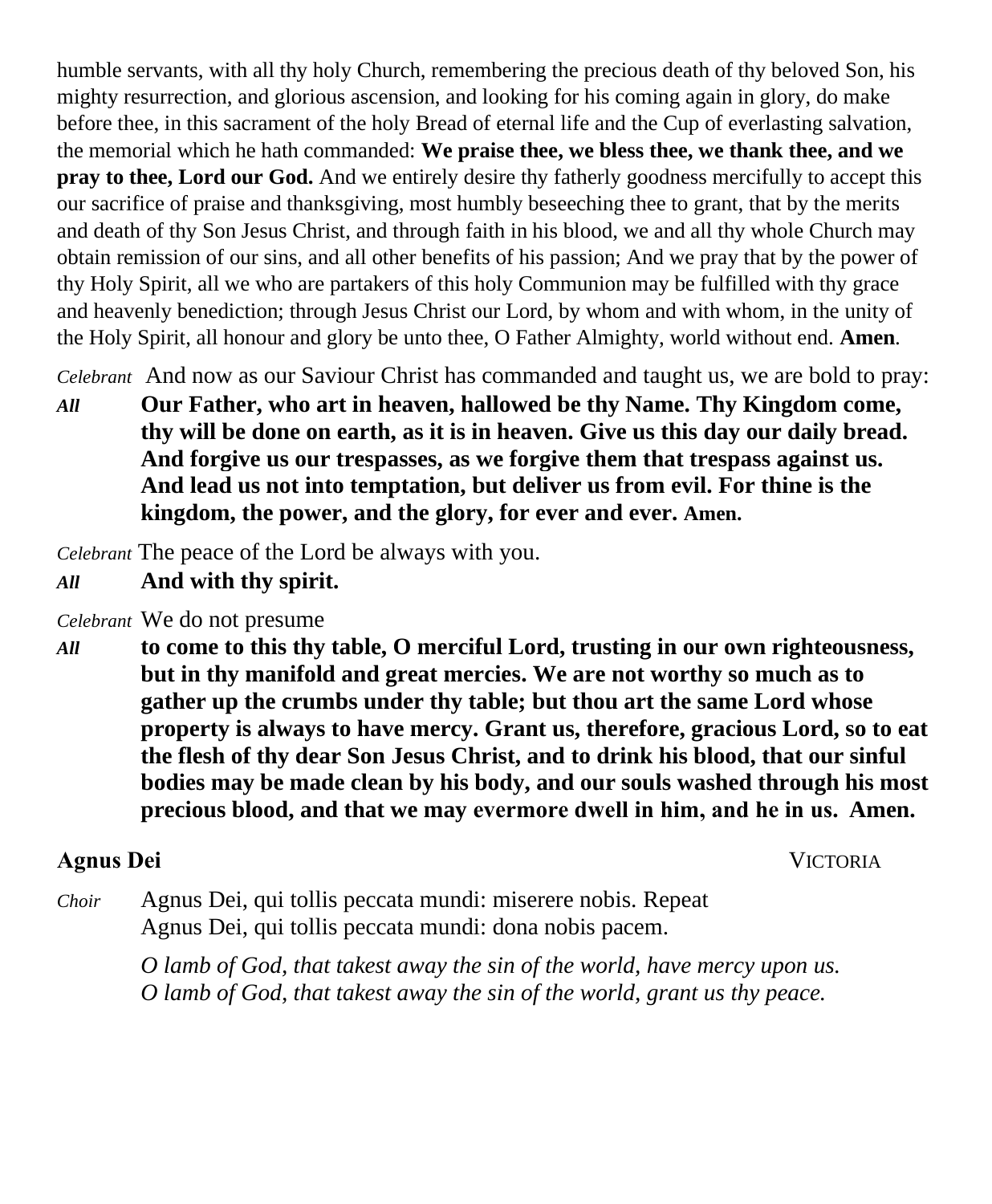# **Holy Communion**

# **A Prayer for Spiritual Communion**

*For those not receiving the sacrament we commend this prayer for Spiritual Communion.*

Thanks be to you, Lord Jesus Christ, for all the benefits you have given me, for all the pains and insults you have borne for me. Since I cannot now receive you sacramentally, I ask you to come spiritually into my heart. O most merciful redeemer, friend and brother, may I know you more clearly, love you more dearly, and follow you more nearly, day by day. Amen. *(The Prayer of St Richard of Chichester - adapted)*

# **Hymn 48** *Let All Mortal Flesh Keep Silence* PICARDY

*All* Let all mortal flesh keep silence, and with fear and trembling stand; ponder nothing earthly-minded, for, with blessing in his hand, Christ, our God, to earth approacheth, our full homage to command.

> King of kings, yet born of Mary, as of old on earth he stood, Lord of lords, in human vesture, in the body and the blood, he will give to all the faithful his own self for heavenly food.

Rank on rank the host of heaven spreads its vanguard on the way, as the Light of light, descendeth from the realms of endless day, that the powers of hell may vanquish as the darkness clears away.

At his feet the six-winged seraph, cherubim with sleepless eye veil their faces to the presence, as with ceaseless voice they cry, "Alleluia, alleluia! alleluia, Lord Most High!"

**Motet** *Christ, Whose Glory Fills the Skies* KEITH BISSELL

*Choir* Christ, whose glory fills the skies, Christ, the true, the only Light. Sun of Righteousness, arise, Triumph o'er the shades of night; Dayspring from on high, be near; Day-star, in my heart appear.

## **Thanksgiving after Communion Doxology**

*All* **Glory to God, whose power working in us can do infinitely more than we can ask or imagine. Glory to God from generation to generation, in the Church and in Christ Jesus, for ever and ever. Amen.**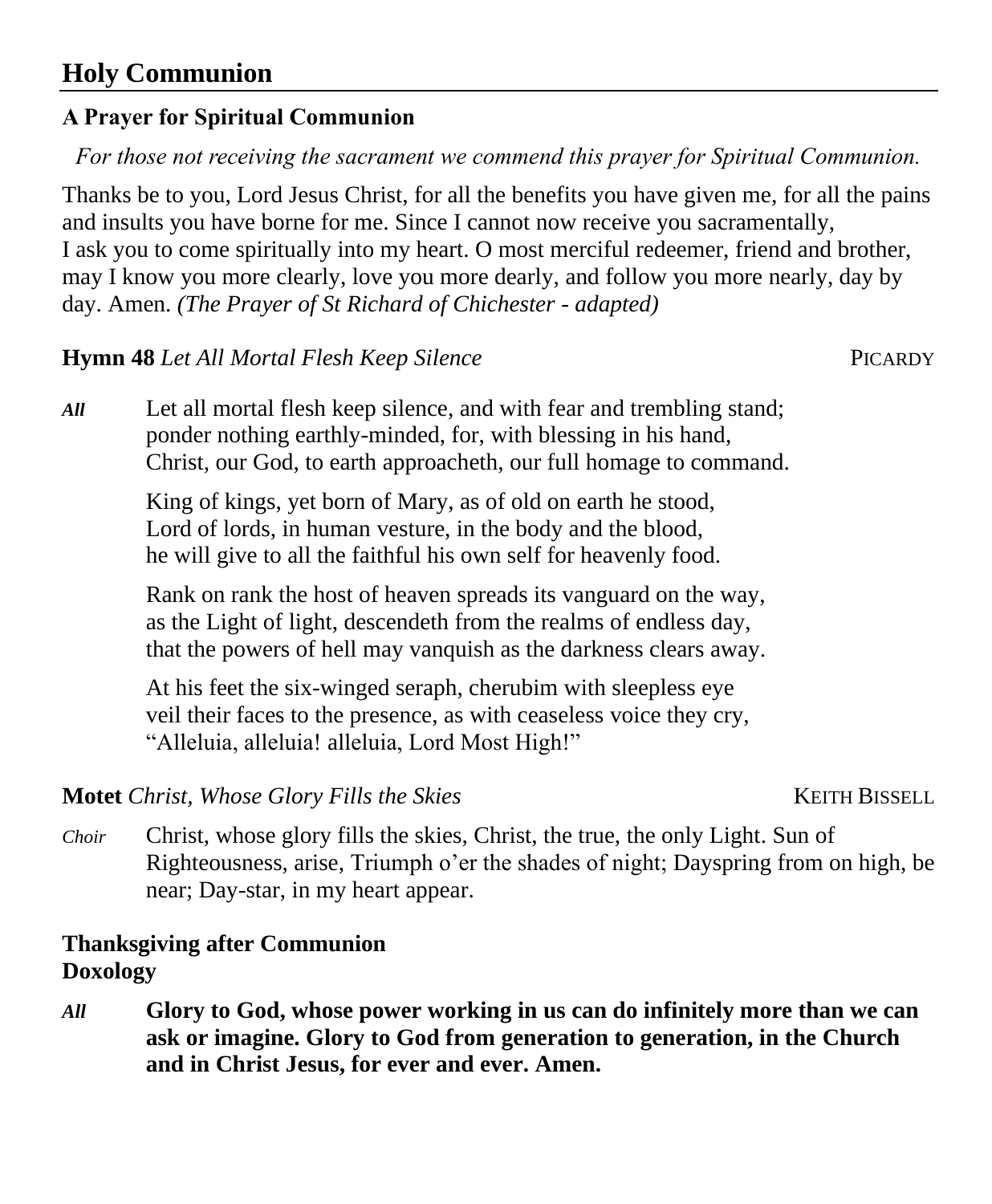#### **Blessing Announcements Recessional Hymn 344** *From All That Dwell Below the Skies* LASST UNS ERFREUEN

*All* From all that dwell below the skies let the Creator's praise arise: Alleluia, alleluia! Let the Redeemer's name be sung through every land, in every tongue: alleluia, alleluia, alleluia, Alleluia, alleluia!

Eternal are thy mercies Lord: eternal truth attends thy Word; Alleluia, alleluia! Thy praise shall sound from shore to shore till suns shall rise and set no more: alleluia, alleluia, alleluia, Alleluia, alleluia!

*Celebrant* Go forth in the name of Christ. Alleluia! *All* **Thanks be to God. Alleluia!**

**Postlude** *Fantasia and Chorale, BWV 572* J.S. BACH

*CCLI License Number: 20651739*

#### **In our Prayers this Week**

The Anglican Communion The Church of South India (United).

Diocesan Cycle of Prayer North Peel Deanery.

Outreach & Advocacy Cycle of Prayer *Pray for* St. James, Caledon East, its support of Sleeping Children Around the World, Water Ambassadors, FaithWorks, support of the Elizabeth Fry Society and Choices Youth Shelter;

*for* St. James, Orillia, its food support of the Orillia Lighthouse, weekly "Loonie Lunch" program and other food security supports; its thrift shop, housing and shelter advocacy, and its support of Couchiching Jubilee House and the Pikangikum water project;

*and for* St. John the Baptist, Lakefield, its food bank, its quilts for cancer and prayer shawl ministries, and refugee sponsorship.

Parish Cycle Vincent & Celine Wong, Stephanie Woodside & Larry Krotz, Pam Young, Jane Young-On.

Home Bound Parishioners Gail Birnie, Joyce Brighty, Nancy Byers, Ann Duff, Dennis Gittens, Charlotte Graham, Lorraine Griffith, Sabrina Hogan, George Petricko, Lucy Simons, Lila Vamosi, Daphne Webster, Pam Young.